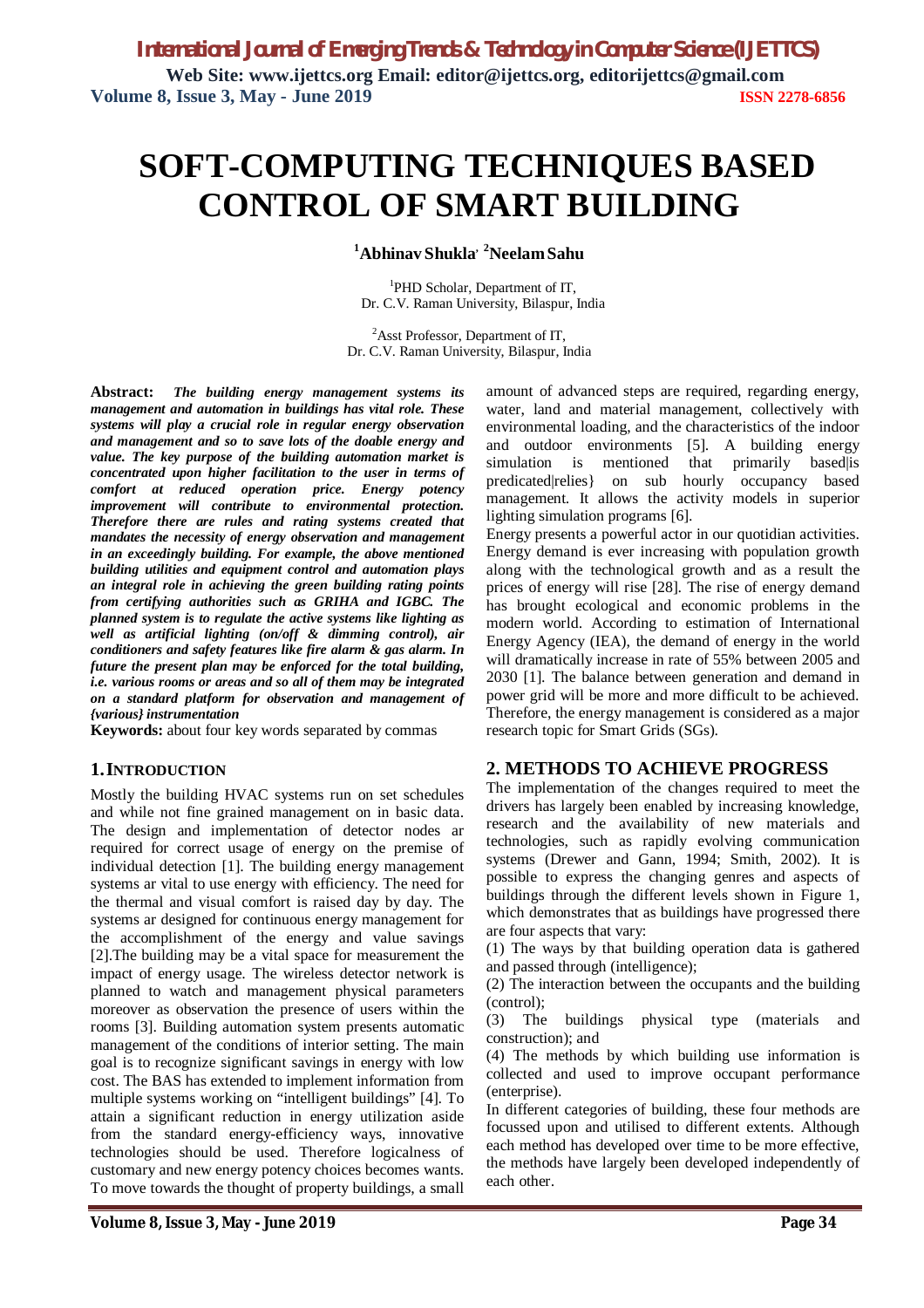**Web Site: www.ijettcs.org Email: editor@ijettcs.org, editorijettcs@gmail.com Volume 8, Issue 3, May - June 2019 ISSN 2278-6856**

## **3. LITERATURE REVIEW**

P. Garcia-Trivino et al. [22] have studied the performance of grid-connected PV/Wind/Battery/Fuel cell HPS with PI controllers tuned by particle swarm optimization (PSO) for the inverter power control. The performance of PI controllers with offline and online PSO tuning based on ITAE index, are compared under variable environmental conditions. Kuo-Hao Chang et al. [23] have investigated the use of Monte Carlo simulation, along with simulation optimization techniques, for obtaining the optimal design of HRES in uncertain environments. Their proposed model considers the equipment installation, including PV, WT and diesel generators and the energy storage systems in each power station, and also satisfied the load demand with minimum generating cost

P. García et al. [27] proposed an ANFIS based energy management system (EMS) for a grid-connected HPS consists of WT and PV as primary energy sources, and energy storage systems (ESS) of FC system and battery. ANFIS-based supervisory control system takes the power demanded by the grid, the available renewable power, the hydrogen tank level and the SOC of the battery as inputs and determines the power that are supplied by/stored in the FC and battery. Another ANFIS-based control is also applied to the three-phase inverter, which controls the power delivered by HPS to grid by controlling the active and reactive power. Load frequency control of Multi-area power system network is acheived by ANFIS controller. The proposed controller is compared with ANN and fuzzy controller to analyse its superiority [28]. The parameters of the static synchronous compensator (STATCOM) are tuned for proper reactive power requirement and to stabilize voltatge using ANFIS based approach with disturbances in load and power generation of a wind-diesel HPS. The transient responses of HPS are compared under fixed DC link capacitor and dynamic compensation by STATCOM [29].

An academic view is given by Wang et al. (2012), agreeing that Smart Buildings are part of the next generation building industry, suggesting that they: Address both intelligence and sustainability issues by utilising computer and intelligent technologies to achieve the optimal combinations of overall comfort level and energy consumption.

Kiliccote et al. (2011) propose that Smart Buildings are self-aware and grid-aware, interacting with a smart grid whilst focusing on the real-time demand side response and an increased granularity of controls. The theme of responsiveness, adaptability and flexibility recurs in further descriptions of Smart Buildings and is a key area in which Smart Buildings can differentiate from previous generations (Cook and Das, 2007; Wang et al., 2012a, b). The use of increasing knowledge, or information to achieve the drivers for building progression is highlighted in many publications;

McGlinn et al. (2010) define Smart Buildings as "a subset of smart environments" where smart environments are "able to acquire and apply knowledge about the environment and its inhabitants in order to improve their

experience in that environment" (Cook and Das, 2007). The authors acknowledge the need for information on both environment and occupants but suggests that the Smart Building should itself be an entire system rather than a collection of smaller smart environments, in order to encourage the interaction between all spaces in the building.

Sinopoli (2010) suggests that a Smart Building revolves predominantly around integration, both of the systems within the building, and the method through which the building is designed and implemented. Sinopoli also highlights the need for technology systems to be integrated horizontally, as well as vertically in order to "allow information and data about the building's operation to be used by multiple individuals occupying and managing the building". The authors believe that this approach may resemble a Smart Building, although Sinopoli does not make a distinction between Smart and Intelligent Buildings.

#### **4. PROPOSED SYSTEM**

A hybrid system is planned wherever varied sensors ar connected with the Arduino board. Gas and fireplace sensors ar connected for the emergency alert. LDR (Light Dependent Resistor) detector is connected for sensing the sunshine magnitude within the involved space or area, PIR (Passive Infrared) sensor for sensing the occupancy in the room, a magnetic reed switch door is additionally used for higher and correct detection of occupancy. LM35 detector for measurement the area temperature is additionally used. System is intended {to management|to regulate|to manage} the lightning system supported the LDR and PIR detector for on/off and dimming of sunshine and air conditioning control as per demand, autonomously. Also the system is intended to alert for gas run and fireplace with a hooter. Figure 1 shows the block diagram for sensing unit in which the main control unit is the Arduino Uno board. Basically six building block of the system are Data Acquisition Unite (Sensors), Controller Unit, Display Unit, RF Modem, Power Supply Unit. In the transmitter section the assorted sensors ar connected to the controller unit. Analog sensors are connected to the analog inputs of the controller and digital sensors are connected to other pins of controller because they provide either HIGH or LOW output. The information from varied sensors is fed to controller unit and also the information of the sensors unit and at a similar time this data is serially provided to RF Modem which wirelessly transmits this data.

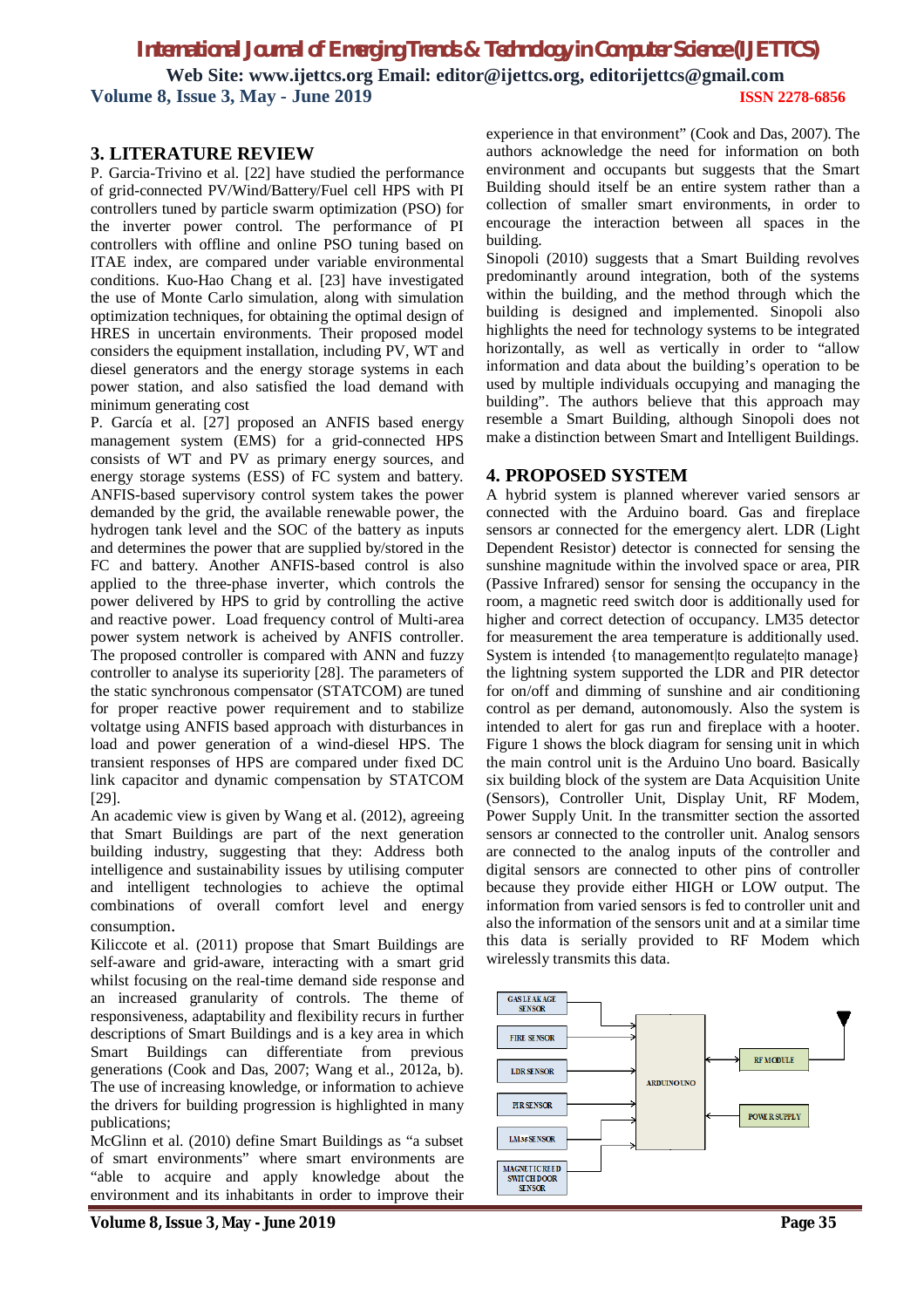# *International Journal of Emerging Trends & Technology in Computer Science (IJETTCS)* **Web Site: www.ijettcs.org Email: editor@ijettcs.org, editorijettcs@gmail.com Volume 8, Issue 3, May - June 2019 ISSN 2278-6856**

#### Figure 1 Block Diagram for Sensing Unit

From the literature, it is observed that previous home security models have considered some limited security concerns. Therefore one security model may be good in one situation but cannot provide the required results in other situations. To provide optimal home security solution, a new model is proposed. In this proposed model, sensors are used to detect abnormalities within the house or outside the house. There is a dedicated server for the sensors used to collect data inside the house. This server is responsible to collect information transmitted by the sensors and then analyze to detect any abnormality. Similarly, a separate server is used to process the information transmitted by sensors located outside the house. Both these servers are connected to a main server which process the information provided by these servers. Fuzzy logic is used to detect any abnormality. In case a threat is detected then main server report about the threat to concern people using internet besides setting the alarms on. Following is the graphical representation of basic logic of the proposed system:



Figure 2 System Modules

In the next section we will describe the fuzzy rules of the three used Fuzzy systems (FLC1, FLC2, FLC3) then in the

**Volume 8, Issue 3, May - June 2019 Page 36**

flowing section we will present their fuzzy rules. The implementation of the three FLC systems is done using MATLAB software. MATLAB has been used because it is extensively used in electrical engineering, and it provides a very practical MATLAB fuzzy logic toolbox [21].



Figure 3 Block Diagram for Receiving Unit

Fuzzy Rules of FLC1 (shifting peak demand to lowdemand period) We incorporated four inference rules that conclude to four IF-THEN rules, seen in Table 2. Fig. 6 shows the fuzzy inference rules. The output decision of PDof-appliance  $y = 1.45$ , arising from the input value of the FUPDI  $x1 = 186$  and from the input value of the Period  $x2$  $= 0.295$ . The output decision is represented by blue coloured areas in PD-of-appliance column. The MF "Lmedium" represents the region of transition from low demand to high demand represented in Figure 2.The MF "H-medium" represents the region of transition from high demand to low demand of power.

Energy consumption on the grid peaks and troughs in daily, weekly, and seasonal cycles. As transmission facilities should be engineered to handle the height load of demand, much of their capacity is wasted during non-peak hours. An important facet of the intelligent grid is its ability to smooth the height of energy consumption and therefore improve the general capability utilization. This effectively prolongs the useful lifespan of existing transmission lines and reduces the need for costly new infrastructure. It also allows the grid to better exploit renewable energy sources that are intermittent in nature, such as wind and solar.

Figure two shows the diagram for receiving unit. In the receiver section basic building blocks of the system are Adriano Uno board, RF Modem and control circuits. This section receives knowledge|the info|the information} transmitted by the transmitter section and this knowledge is processed by the managementler unit and consistent with the detector data parameters more varied control circuits are activated. After the signal received by RF module, on the output side different outputs are given. Lightning system is controlled through the dimmer circuit as per the inputs from LDR sensor connected at the transmitter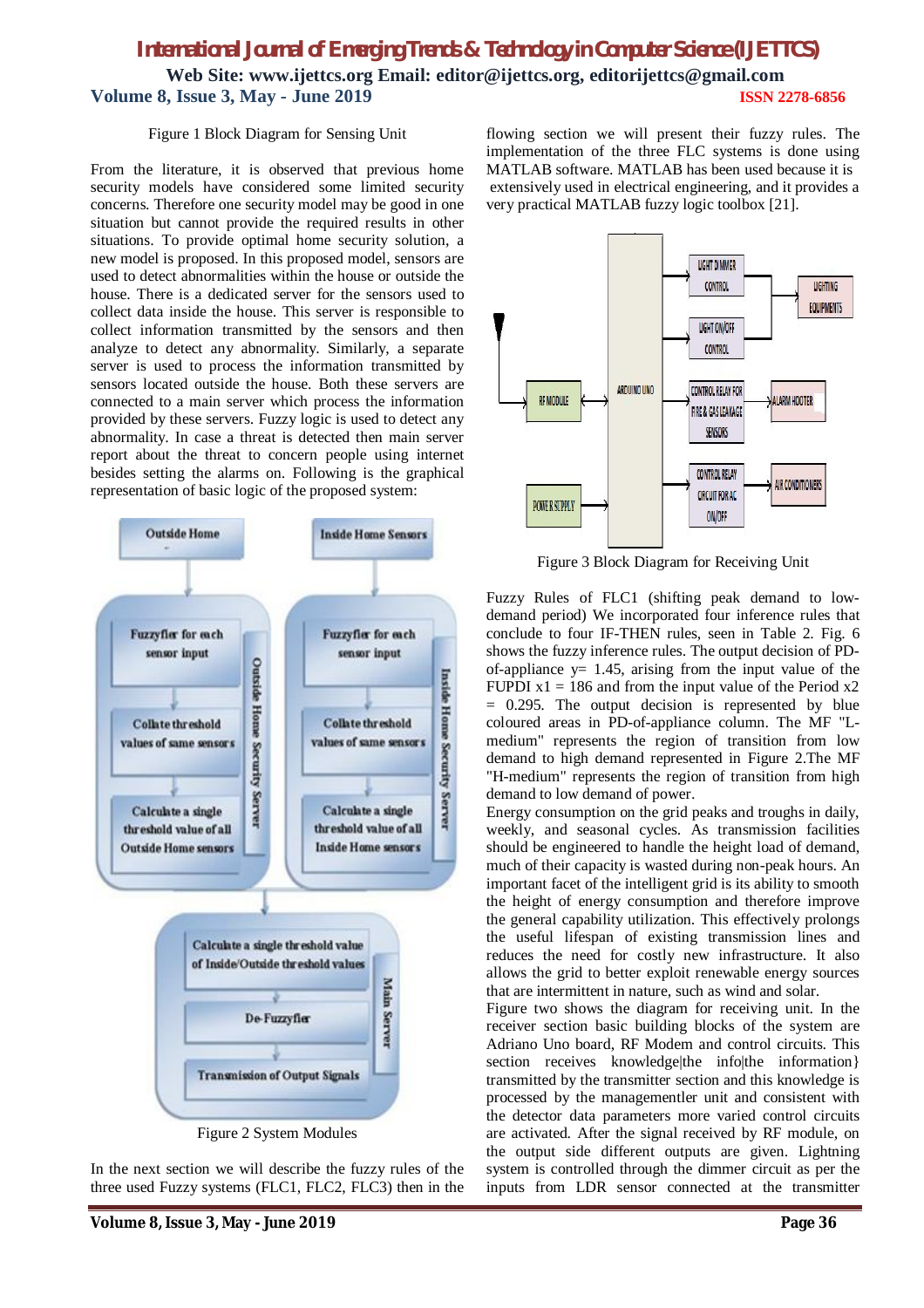**Web Site: www.ijettcs.org Email: editor@ijettcs.org, editorijettcs@gmail.com Volume 8, Issue 3, May - June 2019 ISSN 2278-6856**

section. Air conditioner is controller with relay circuit to on/off the device. Hooter is controlled with relay circuit corresponding to inputs from gas sensor and fire sensor. The higher than explained methodology is planned to be enforced for a space in a very building for higher analysis in terms of energy and value savings.

#### **4.1. FUZZY LOGIC CONTROLLER BASED HOME AUTOMATION**

In this part, a PC based-LABVIEW was used to implement a FLC to smart home. We analyze the results of the global FLC programmed by the AG0. FLC comprise a fuzzifier, inference engine, and defuzzifier. FLC is used to reduce uncertainty in measurement of non-linear inputs variable of appliances. The input variables of the controller are: (Fuzzy Utility Power Demand Indicator (FUPDI), Fuzzy Threshold Indicator (FThI)). The controller picks up the two crisp input values, fuzzifies them in term of membership function of linguistic expressions. Then, it affects a fuzzified control signal to regulate the voltage applied to the appliance based on the settled rules and membership functions. So this mapping from input to output relies on a robust rule-based inference engine. Hence, the rule's setting depends on the expert knowledge and his logical reasoning. Finally, after the appropriate control, it deffuzzifies the outputs to crisp values. The output variables ar "Home's power demand in W (PD)" and "closing most consumed appliances (CMCA)". The fuzzy membership functions (MFs) and rules will be explained in next two sections.



Figure 4 Fuzzy logic control system



Figure 5 Fuzzy membership functions

#### **4.2. MEMBERSHIP FUNCTIONS**

In order to define linguistic rules that manage the relationship between inputs and outputs, a fuzzy membership function is needed. Each of input/output variables is divided into a range of three states. We use the GAUSSIAN (shape) MF because it is well suited to fuzzy input power demand variables. For the outputs we use the TRIANGLE shape. Figure 5 represents the MF of inputs/outputs of the fuzzy control system.

#### **4.3. FUZZY RULES OF GLOBAL FLC**

The fuzzy rules are very critical task in the development of FLC. Fuzzy rules present a helpful connection between the inputs and the outputs of the system. Fuzzy rules are a series of linguistic statements that describe how the decision is made by the fuzzy controller. The rules in the global FLC aim to show the user his present behaviour by a lighting indicator in the SM. So, when  $FUPDI = "High",$ and FThI = "Normal/Expensive" the light in the SM will be red. And in this case, AG0 sends the appropriate fuzzy control to FLC, and the latter closes the most/highest consuming appliances using the fuzzy output variable CMCA. Table 1 shows the nine fuzzy rules.

#### **4.4 DEVELOPMENT INTERFERENCE FLC BASED LAB VIEW**

An interface fuzzy was developed for control and monitoring. The software used is LABVIEW which is a graphical development environment that allows creating modular application (VI) a scalable for application design,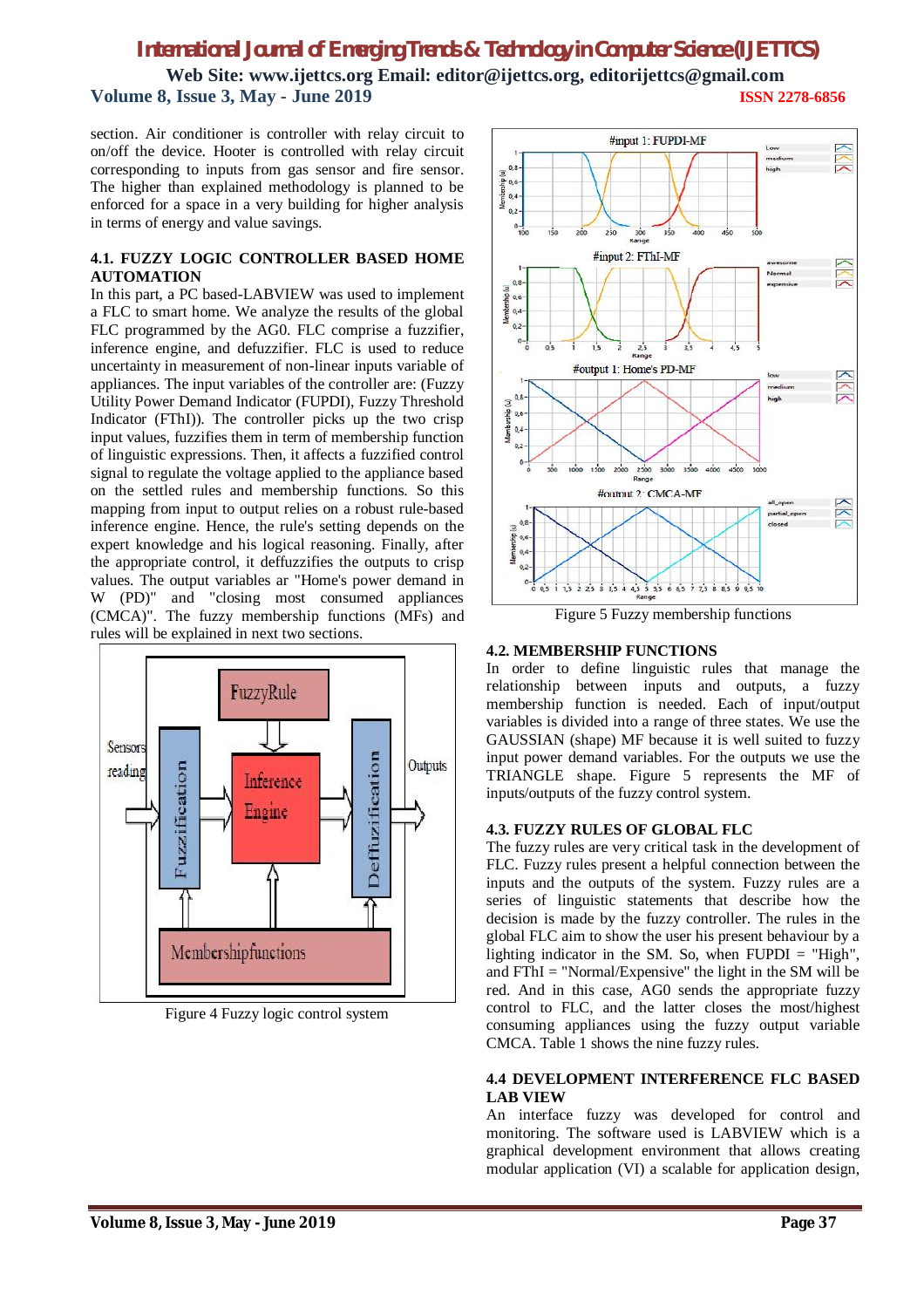**Web Site: www.ijettcs.org Email: editor@ijettcs.org, editorijettcs@gmail.com Volume 8, Issue 3, May - June 2019 ISSN 2278-6856**

control, and test. The LABVIEW program has two main components:

- A Front Panel: represents the Graphical User Interface (GUI) of the FLC, which enables the user to monitor current value parameters (FUPDI and FThI),

- A Block Diagram: contains code program of FLC

The Virtual Instrument (VI) using LABVIEW was designed to accurately control in real-times. The GUI of the developed solution is shown in Figure 6. Figure 6 shows the waveform of the input/output variables of the fuzzy system. So with the variation of FUPDI and FThI, there will be significant change in the range of Home's Power Demand as well as in the number of appliances the most consumed. Moreover, we notice that the waveforms of the two output variables are opposite and it is explained in Table 1. (When the Home's PD is "High"  $\in$  [2500, 500], so the CMCA is all-opened  $\in$  [0..5]).

#### **5. RESULTS**

| <b>Rules</b>   | <b>IF</b><br><b>FUPDI</b><br>(MW) | <b>AND</b><br><b>FThI</b> | <b>THEN</b><br><b>PD</b> | <b>AND</b><br><b>CMCA</b> |
|----------------|-----------------------------------|---------------------------|--------------------------|---------------------------|
| $\mathbf{1}$   | Low                               | Awesome                   | High                     | All-opened                |
| $\overline{2}$ | Low                               | Normal                    | High                     | All-opened                |
| $\overline{3}$ | Low                               | Expensive                 | Medium                   | Partial-<br>opened        |
| $\overline{4}$ | Medium                            | Awesome                   | High                     | All-opened                |
| 5              | Medium                            | Normal                    | Medium                   | P-opened                  |
| 6              | Medium                            | Expensive                 | Low                      | Closed                    |
| 7              | High                              | Awesome                   | Medium                   | P-opened                  |
| 8              | High                              | <b>Normal</b>             | Low                      | Closed                    |
| 9              | High                              | Expensive                 | Low                      | Closed                    |

**Table 1 Fuzzy Rules of Global FLC**

| <b>Rules</b>   | IF<br><b>FUPDI</b><br>(MW) | <b>AND</b><br>Period | <b>THEN</b><br>Power demand of<br>appliance |
|----------------|----------------------------|----------------------|---------------------------------------------|
|                | Low                        |                      | High                                        |
| $\overline{2}$ | L-medium                   | $Low-$<br>rising     | Average                                     |
| 3              | High                       |                      | Low                                         |
|                | H-medium                   | Low-<br>falling      | Average                                     |

**Table 2** Fuzzy Rules of FLC1

| <b>Rules</b> | IF<br><b>FUPDI</b><br>(MW) | <b>AND</b><br>Period | <b>THEN</b><br>Power<br>demand of<br>appliance |
|--------------|----------------------------|----------------------|------------------------------------------------|
|              | Low                        |                      | Average                                        |
|              | L-medium                   | Low-rising           | High                                           |
| 3            | High                       |                      | Average                                        |
|              | H-medium                   | Low-<br>falling      | Low                                            |





## Figure 6 The inferred output of the FLC1 system



Figure 7 **I**nferred output of the FLC2 system

| <b>Rules</b> | IF<br><b>FUPDI</b><br>(MW) | AND<br>Period | <b>THEN</b><br><b>Power</b><br>demand of<br>appliance |
|--------------|----------------------------|---------------|-------------------------------------------------------|
|              | Low                        |               | Average                                               |
|              | L-medium                   | Low-rising    | Low                                                   |
|              | High                       |               | Average                                               |
|              | H-medium                   | Low-falling   | High                                                  |

**Table 4 Fuzzy Rules of FLC3**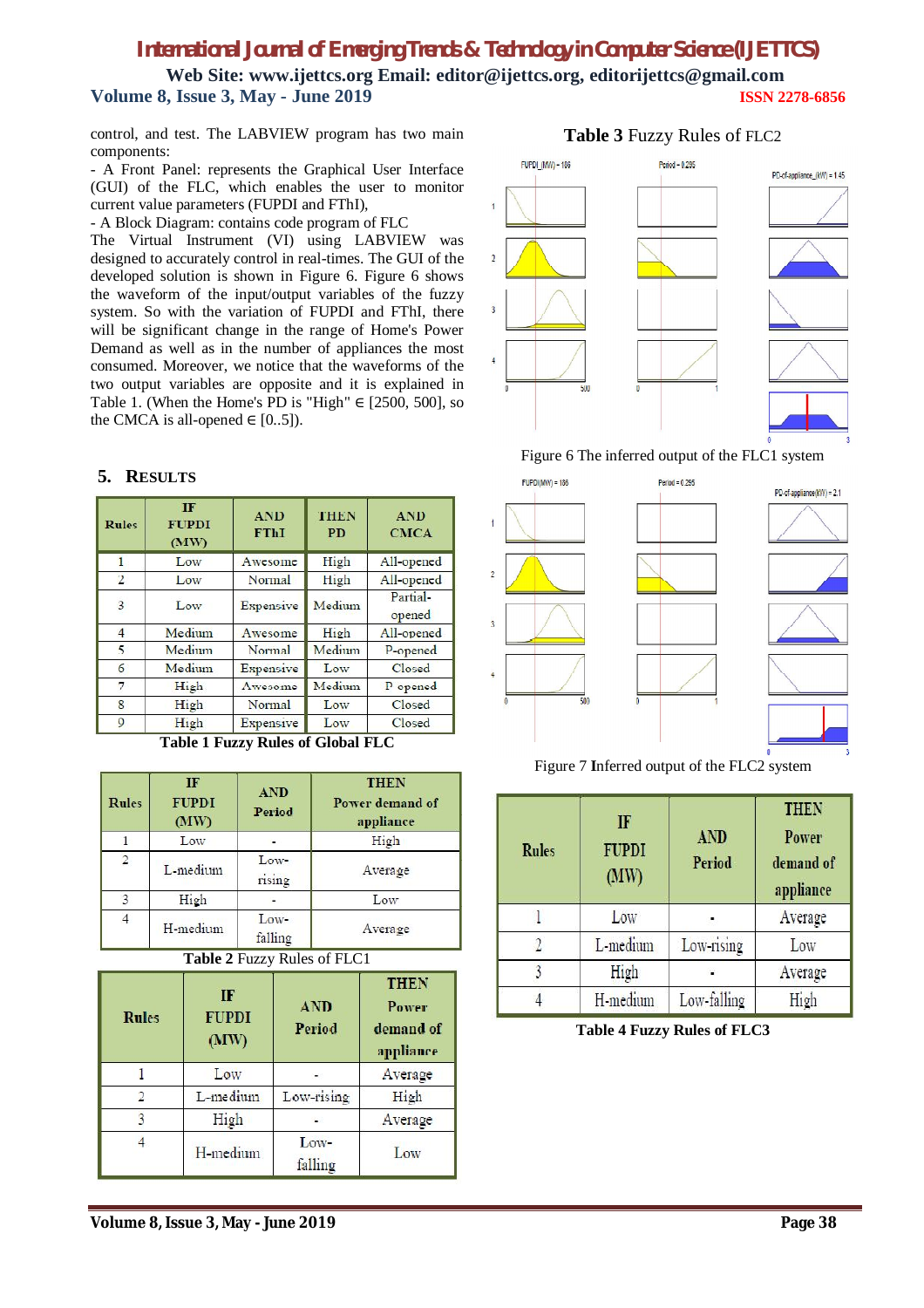# *International Journal of Emerging Trends & Technology in Computer Science (IJETTCS)* **Web Site: www.ijettcs.org Email: editor@ijettcs.org, editorijettcs@gmail.com Volume 8, Issue 3, May - June 2019 ISSN 2278-6856**



Figure 8 Inferred output of the FLC3 system

#### **Fuzzy Rules of FLC2 (shifting peak demand to lowrising period)**

For evaluation of the FLC2, we included 4 inference rules, seen in Table 3. Figure 8 shows the fuzzy inference rules.

## **6. CONCLUSION**

A mathematical logic based mostly home security system is projected. It is observed that using this proposed concept, a better and flexible home security is provided. Proposed system inherits the properties of mathematical logic and so provides negotiator values as compare to Boolean logic bivalue outputs. Fragmentation and an absence of clarity inside the building sector can produce confusion instead of direction. Non-domestic buildings ought to aim for user comfort and satisfaction, energy reduction, resource efficiency and sustainability into the future. The definition of Smart Buildings given in this paper builds upon the foundations set by previous generations of building design, including Intelligent Buildings.

Research into Intelligent Buildings has advanced considerably since the Nineteen Eighties and sensible Buildings mix a number of the newer analysis with a a lot of holistic read of buildings. Smart Buildings are buildings which integrate and account for intelligence, enterprise, control, and materials and construction as an entire building system, with adaptability, not reactivity, at its core, in order to meet the drivers for building progression: energy and efficiency, longevity, and comfort and satisfaction. The increased amount of information available from this wider range of sources will allow these systems to become adaptable, and enable a Smart Building to prepare itself for context and change over all timescales. By contrast, Intelligent Buildings meet the drivers to building progression by focusing on intelligent systems which reactively utilize information; control, enterprise, and building materials and construction are developed largely independently of the intelligent systems.



Figure 9 GUI for Fuzzy Logic Control Based MAS

## **REFERENCE**

- [1] Ansari, S., Rajeev S.G. and Chandrashekar, H.S. (January 2002) "Packet sniffing: a brief introduction". *IEEE Potentials*, 21(5):17–19.
- [2] Vijayalakshmi Atluri and Soon Ae Chun. (Oct. 2004) "An authorization model for geospatial data". *IEEE Transactions on Dependable and Secure Computing*, Vol. 1, No. 4, pp. 238–254.
- [3] Spinellis, D.D. (2003) "The information furnace: consolidated home control," PersUbiquitComput, Vol. 7, pp. 53–69.
- [4] Leijdekkers, P., Gay, V.and Lawrence, E. (2007) "Smart Homecare System for Health Telemonitoring," Proceedings of the First International Conference on the Digital Society (ICDS'07), IEEE Computer Society.
- [5] Ghorbel, M. Segarra, M. Kerdreux, J. Keryell, R. Thepaut, A. and Mokhtari, M. "Networking and Communication in Smart Home for People with Disabilities," Computers Helping People with Special Needs, Springer Berlin / Heidelberg, pp.624, 2004. http://dx.doi.org/10.1007/978-3-540-27817- 7\_138
- [6] Popescu, B.C., Crispo, B., Tanenbaum, A.S. and Kamperman, F.L.A.J. "A DRM Security Architecture for Home Networks," DRM'04, Proceedings of the 4th ACM workshop on Digital rights management, October 25, 2004, Washington, DC, USA.
- [7] Gao, G. and Whitehouse, K. "The Self-Programming Thermostat: Optimizing Setback Schedules based on Home Occupancy Patterns," Proceedings of